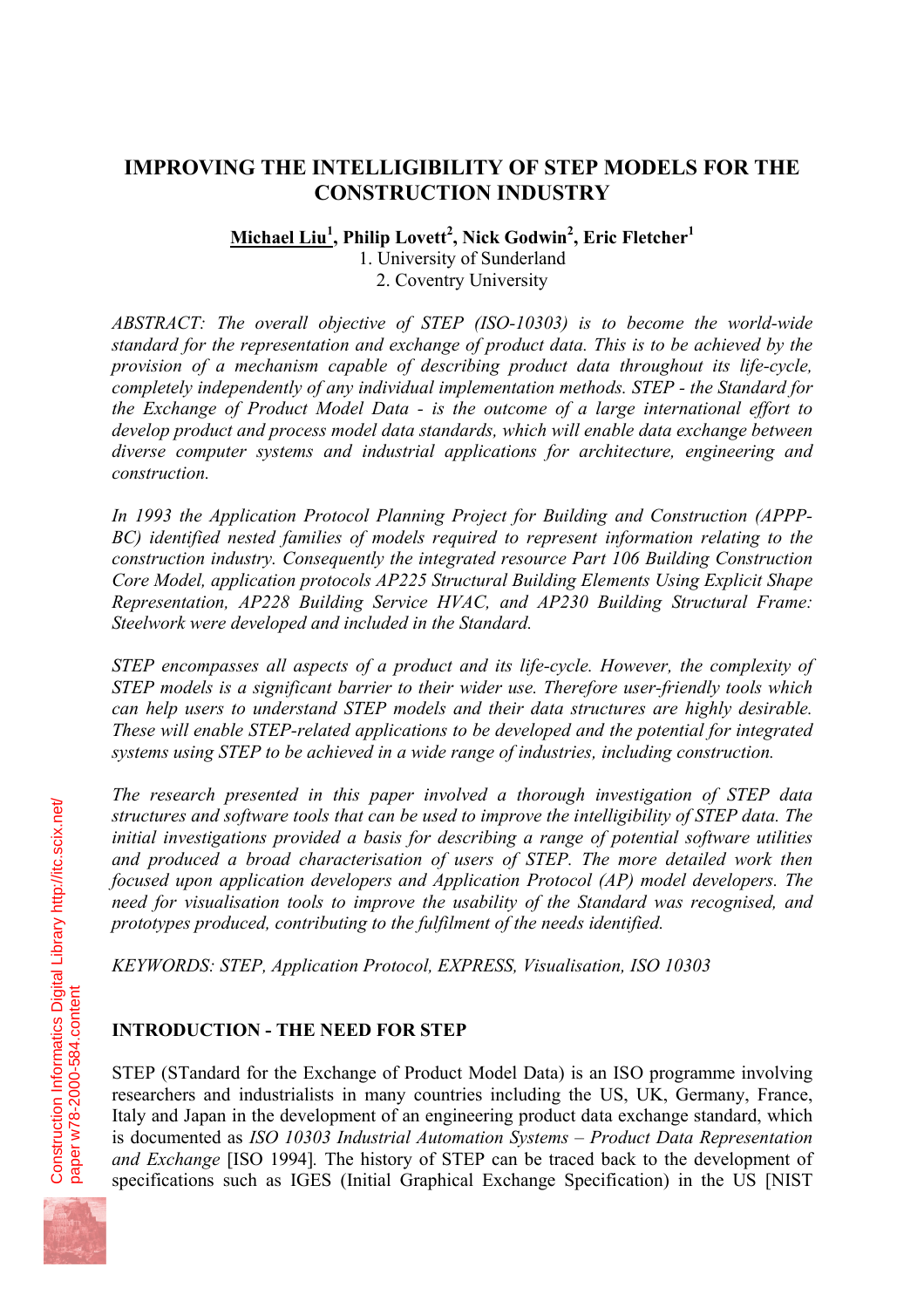1980], VDA-FS (Verband der Automobilindustrie-Flachen-Schenitstelle) in Germany [DIN 1986], and SET (Standard D'Exchange et de Transfert) in France [AFN 1985]. In 1984, deficiencies in the existing generation of product data standards and specifications had been identified and were well known to industry, hence the birth of STEP.

Information about the products and manufacturing processes in which raw materials, components, and sub-assemblies, etc. are turned into products is referred to as product data, especially when it is created or used by CAD (Computer-Aided Design), CAE (Computer-Aided Engineering) and CAM (Computer-Aided Manufacturing) systems. It is often necessary to migrate product data to new generations of software and hardware, perhaps several times, since it has a relatively longer life-time than the applications used to process it, and the systems software. So it should be independent of any proprietary format. In addition, many engineering enterprises need to exchange data concerning their products in a computerreadable form. The exchange of data not only enables internal and external communication (both within the organisation and with clients, contractors, sub-contractors, suppliers, and partners etc.) but also makes the engineering data generated by one application readable by other application programs. The need to share information across many heterogeneous databases that have been designed independently and often use different data models and DBMSs (Database Management Systems) has grown significantly. Contributing factors include organisation mergers, collaborative agreements, integration across areas, and supplier-client integration. Meanwhile, high performance computer networks allow companies to collaborate electronically. The design, manufacture and support of many products involve the international partnership of companies. Consequently a product data integration standard to enable the inter-working of different computer systems has become a vital requirement.

While STEP has the potential of becoming a key information technology in a wide range of industrial sectors, the sheer bulk of its documentation and the complexity of its data structure can pose problems for users at every level. This paper introduces some of the essential concepts upon which STEP is based, including the framework of parts, and the relationships between them, with particular emphasis on attempts to utilise the standard within the construction industry. Problems relating to the comprehension of complex systems and situations are identified, and software tools which can be used to improve the intelligibility of STEP data models are discussed. In particular, software solutions enabling the visualisation of aspects of models are described in some detail.

## **STEP – THE STRUCTURE AND CONTENT**

The objectives of STEP include the creation of a single international standard to cover all aspects of CAD/CAM data exchange, and the implementation of this standard within industry, superseding all others [Owen 1993]. In order to achieve this it is necessary to standardise a mechanism for describing product data throughout its life cycle, which is independent of any particular system, and to separate the description of product data from its implementation. Such a standard is suitable for neutral file exchange and long-term archiving, as well as providing the basis for shared product databases. Engineering data is complex, and STEP, as the standard for exchange of product data, must provide comprehensive coverage of the product development life-cycle. Therefore STEP is divided into many parts and each part covers a specific area, such as file formats, programming interfaces, testing procedures, and specific industrial information models etc. Figure 1 shows the high-level structure of the STEP standard.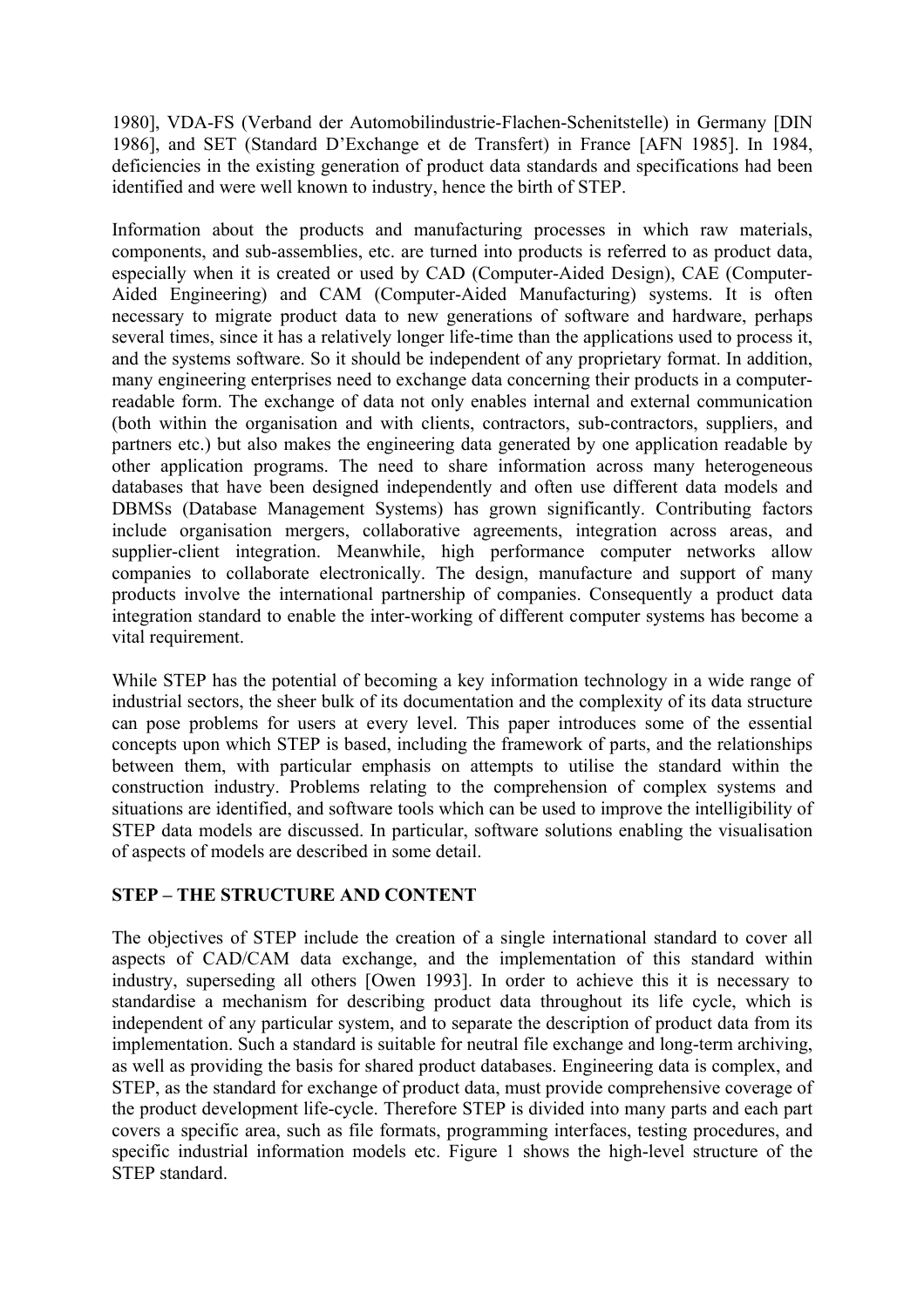



#### **Infrastructure**

*Figure 1. STEP Struture* 

As shown in figure 1, the infrastructure parts and the industry-specific parts have been separated. To date most of the infrastructure parts are completed, but some of the industryspecific parts are still under development. Also, industries can develop their own application protocols based upon the infrastructure.

#### **DESCRIPTION METHODS – EXPRESS**

Information can be exchanged only if both parties agree on the interpretation of data, and an information model is a representation of that agreement. A number of information modelling methods have been available since the late 70's and early 80's, including NIAM [Nijssen 1989], Entity-Relationship Diagrams [Chen 1976], and IDEF1X [WPAFB 1985]. But all of them rely heavily upon graphical representations. A lexical and formal form of information modelling can be easy to write and process. It can also be read by humans. EXPRESS as one of the core parts of STEP has been designed in this manner. The first prototype of EXPRESS was introduced to the STEP effort in 1986 and it went through many revisions along with the development of STEP. EXPRESS provides an unambiguous, computer-readable representation of product data and is also human-readable.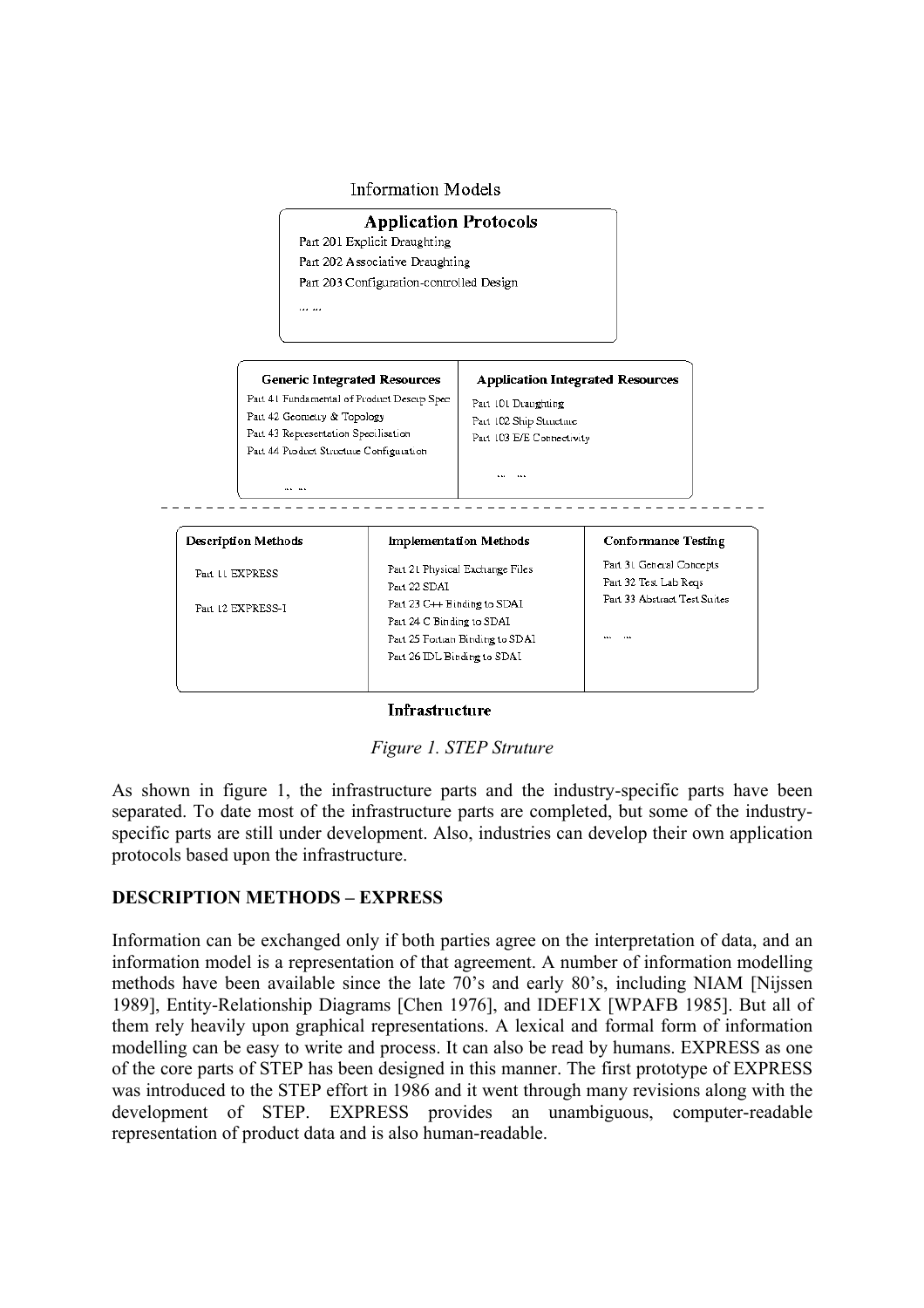An EXPRESS information model is organised into schemata. A schema is used to define a topic of interest such as "topology", in order to structure and partition the data. Hence a large information model can be divided into many schemata, which serve as a scoping mechanism. Within each schema there are the following categories of definitions:

- **Entities** define real world objects and their properties in the form of attributes. Attributes can have simple or structured values, and can be used to represent relationships between entities. Entities can be hierarchically classified as supertypes and subtypes. Subtypes can inherit attributes from supertypes.
- **Types** describe the values that attributes can take (i.e. their domains). There are seven pre-defined simple types in EXPRESS and new types can be constructed from these builtin types. An entity may itself be used as an attribute type.
- **Constraints** specify limitations on the values of attributes and entities, and are a powerful mechanism for describing behaviour in EXPRESS.
- **Rules** are used to describe constraints, and may be local applying only to named entities, or global – applying to the entire information model.
- **Functions and procedures** are defined to assist in the algorithmic description of constraints.

EXPRESS is a specification and requirements language, and although procedural code is used within functions and procedures, it is purely descriptive [Schenck 1994]. In other words, it is not a programming language. The descriptive power of EXPRESS is considerable, but this is to some extent at the expense of human readability - models can be very detailed and complicated, and hard to understand.

## **IMPLEMENTATION METHODS**

There is, within a STEP information model, no assumption about how the information will be stored in a computer. This contrasts greatly with other methods, in particular those based on the relational paradigm. However, in order to exchange information, it is necessary to agree on a common format for the representation of values corresponding to an EXPRESS model (instances). STEP Physical Files, described in Part 21 of the standard, are termed an implementation method, and are used for this purpose. Other implementation methods include the SDAI (Standard Data Access Interface - Part 22), which is used to describe operations that can be performed on instances conforming to an EXPRESS specification.

## **STEP INFORMATION MODELS – IR, AP, AND AIC**

STEP information models are further classified into three groups: Integrated Resources (IR), Application Protocols (AP) and Application Integrated Constructs (AIC).

IRs are a number of conceptual information models which have been developed to reflect and support the common requirements of different product data application areas. While the data models defined in the IRs actually form a single conceptual model for product data, it is intended to be combined, refined and modified within an AP to meet a particular industrial need. IRs can be further categorised into two sub-classes: Generic Integrated Resources define data models totally independent of applications and describe very general characteristics of products across all industries, and Application Integrated Resources expand the generic resources to include the needs of specific areas of applications.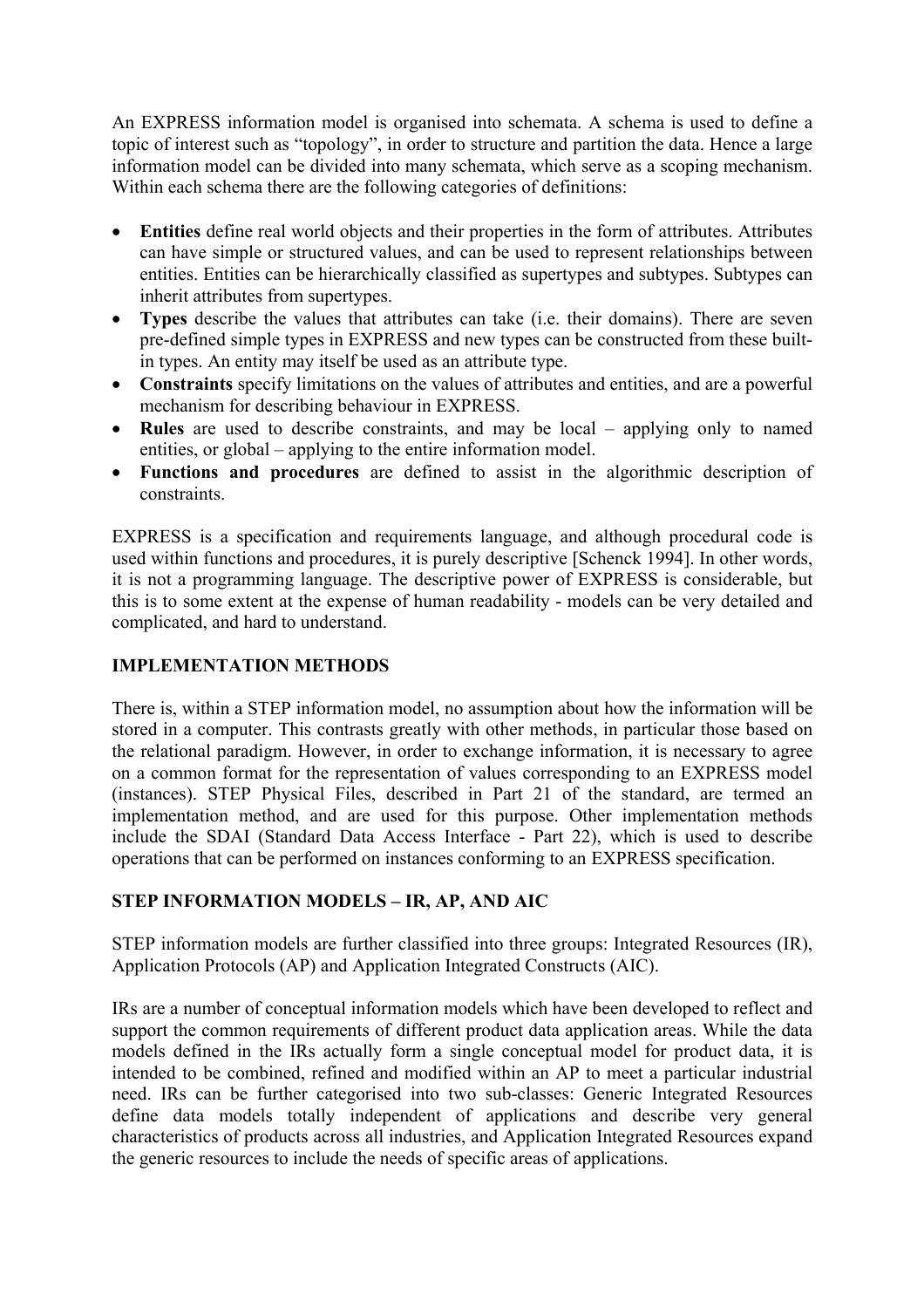The standard models in the IRs are context-independent, and therefore may be used in a wide variety of applications. But their direct implementation would face this obstacle: each developer would implement only those entities relating to their own systems. Hence communication between systems using different components selected from the IRs would be problematic. The solution devised by STEP is the AP, which defines and fulfils the special requirements of a particular application of product data relevant to a specific industrial need, based on the IRs. APs provide not only an EXPRESS model and a list of objects, but also the context in which they are to be used and a mapping, which indicates the particular task they perform in the application. APs form the largest and the most important class of parts within STEP, and supply the link between STEP and the outside world.

The concept of an AIC has been introduced recently to STEP. It is a construct for describing the interoperable segments of definitions shared by multiple APs. AICs are sets of refined definitions, which have to be used as a single unit without any additional refinements.

#### **BUILDING CONSTRUCTION EFFORTS WITHIN STEP**

The initial interest and involvement in STEP from within the construction industry can be traced back to 80's. In 1993 an Application Protocol Planning Project for Building and Construction (APPP-BC) was initiated and nested families of construction models were identified, in order to represent information from building construction industries [Froese 1996]. To date, an application integrated resource – Part 106: The Building Construction Core Model (BCCM) has been completed. It is a model intended to serve as a unifying reference for building construction APs. It consists of three main parts: a core model that provides central building construction concepts common to all areas of the industry, common references used within building construction, and common data. Three application protocol projects are under development. They are:

- AP225 Structural Building Elements Using Explicit Shape Representation. AP225 is for the representation of buildings as assemblies of elements (beams, columns, etc.) along with the explicit 3D geometry of each element and some additional information such as material properties, building element classification or element versions.
- AP228 Building Services HVAC. AP228 covers heating, ventilation, and air conditioning building services.
- AP230 Building Structural Framework: Steelwork. AP230 focuses on construction steelwork frame design, analysis and detailing, and fabrication.

## **APPLICATION PROTOCOLS**

APs form the largest and core part of the STEP standard and may be the only part that is of interest to an industrial end-user. APs are formal documents covering a set of activities in a product life-cycle. They are large information models constructed from an applicationspecific interpretation of the context-independent entities present in the IRs. An AP consists of the following parts:

- Scope: This is the first part of each AP and describes the set of activities in a product lifecycle. It is documented mainly in English, or using IDEF0 diagrams [NIST 1993] to form the Application Activity Model (AAM).
- Application Reference Model (ARM): This describes the comprehensive requirements for the application domain in terms of the product information and context. The requirements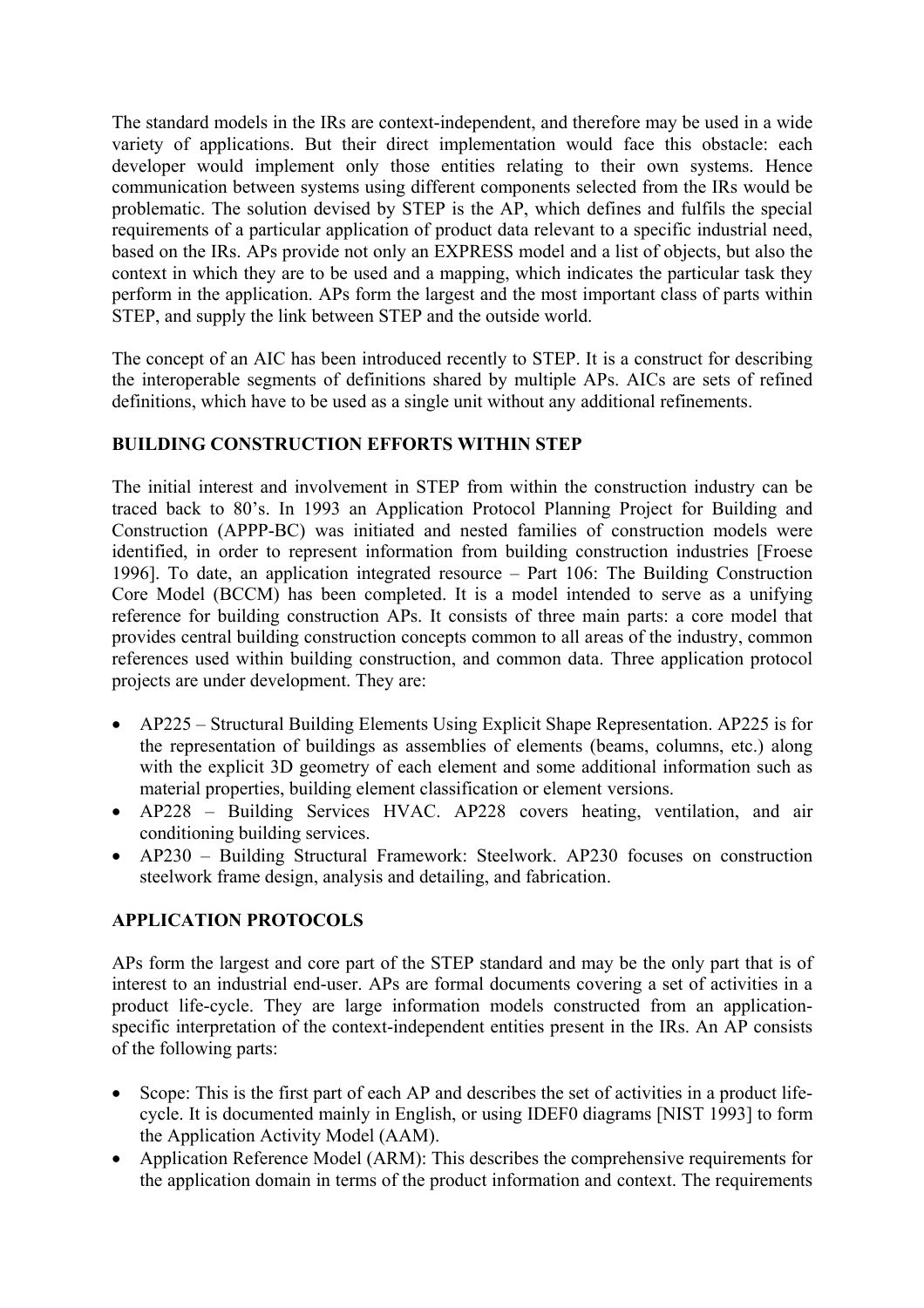are defined in terms of basic application objects organised into related sets called Units of Functionality (UoF). Also provided is a list of application assertions that specify the relationships between application objects, the cardinality of the relationships, and the rules required for the integrity and validity of the application objects.

- Application Interpreted Model (AIM): This contains a conceptual schema which is the result of the interpretation of the IRs consistent with the ARM. It includes a mapping table that maps ARM elements (objects, attributes, and assertions) to one or more AIM elements.
- Annexes include graphical presentations of the AAM, ARM, and AIM.

#### **UNDERSTANDING AP MAPPING TABLES**

In practice, a user of STEP will read the scope statement of an AP to see whether it is useful for his/her own activities. An implementor will read its self-contained EXPRESS schema with a view to writing software. But how easily would users or implementors understand the data structure of an AP? By nature STEP is a complex standard. APs are constructed upon the context-independent entities presented in the IRs, which are already large models. APs can only be larger. Taking AP214 - *Core Data for Automotive Mechanical Design Processes -* as an example, it has in total 1799 pages in written form including 14 annexes. The electronic form of the AIM EXPRESS schema contains 13385 lines. The ARM lists 365 application objects grouped into 35 UoFs, and 837 application assertions.

A particular problem concerns mapping tables. When mappings between application elements and the AIM elements are straightforward, users have no problem in understanding them. However, a mapping path such as that shown in the following table needs a little more effort to understand. To search a text or electronic document for the objects listed in the mapping path and their relationships in order to make the reference path clear can be quite troublesome and confusing. The EXPRESS-G diagram provided in the annex to an AP is meant to improve the intelligibility of the AIM schema. However, because of the size of the schema, the EXPRESS-G diagram is also large, and it too can be difficult to follow. By searching a large AIM model using a text editor, application developers can locate all the related AIM constructs and their connections represented in the reference path of the mapping table. It would save a great deal of time and trouble if this searching process could be automated. Moreover, it would make this part of the mapping table clearer and easier to understand if a local graphical representation of these constructs and their relationships could be produced. The intelligibility of the local mapping table and complicated EXPRESS entities is the aim of this research.

| Application element | AIM element | Source | Rules | Reference path                                            |
|---------------------|-------------|--------|-------|-----------------------------------------------------------|
| shape element       | <b>PATH</b> |        |       | Shape aspect                                              |
| to wireframe        |             |        |       | shape aspect of shape $\rightarrow$                       |
| model 2d            |             |        |       | production definition shape $\leq$                        |
| (as                 |             |        |       | property_definition_representation.definition             |
| composition)        |             |        |       | property definition representation                        |
|                     |             |        |       | {property definition representation $\Rightarrow$         |
|                     |             |        |       | shape definition representation}                          |
|                     |             |        |       | property_definition_representation.used_representation -> |
|                     |             |        |       | representation $\Rightarrow$                              |
|                     |             |        |       | shape representation $\Rightarrow$                        |
|                     |             |        |       | geometrically bounded 2d wireframe representation         |

*Table 1. Sample Mapping Table – Mapping Path*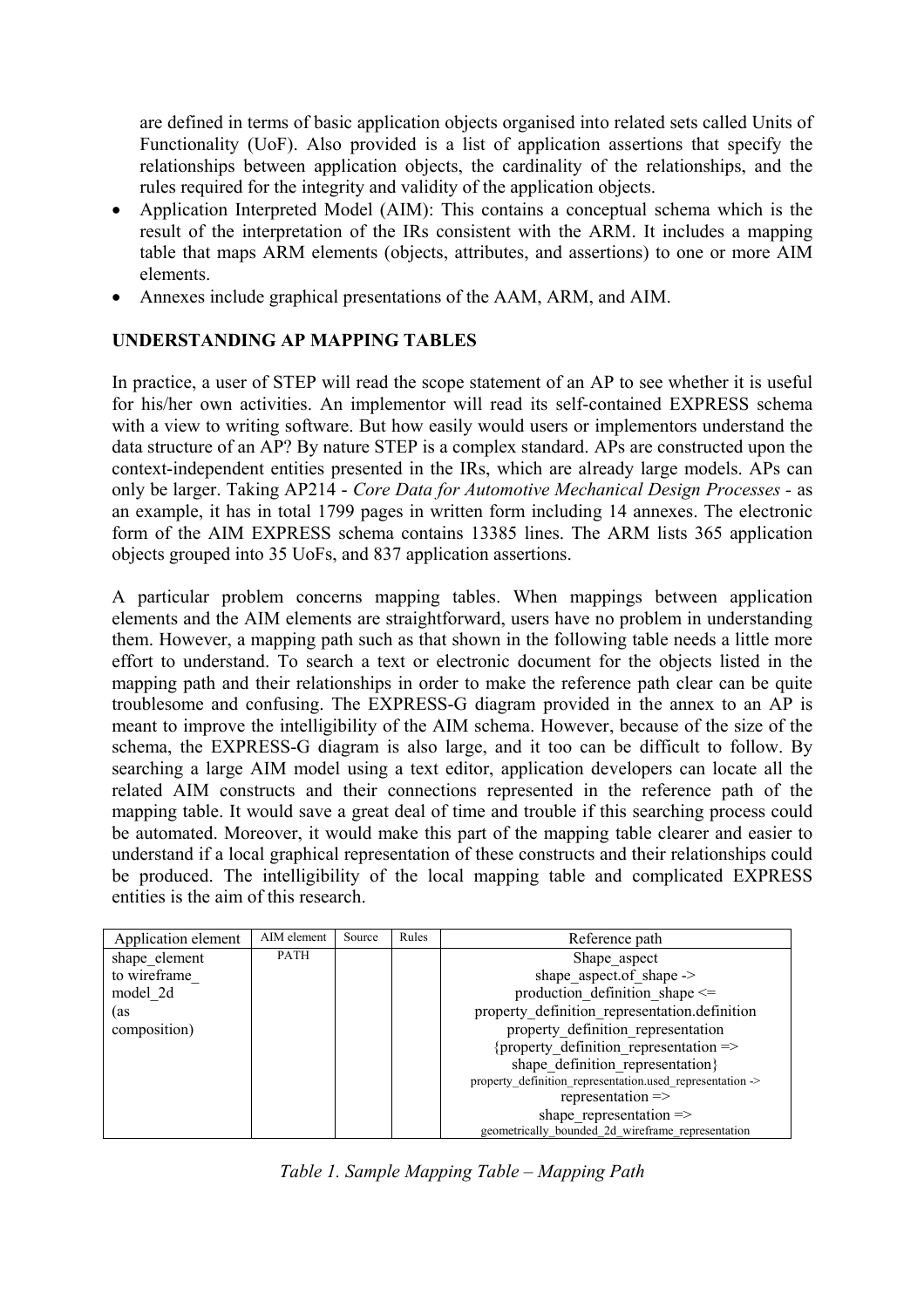By searching the complete electronic form of the AIM model using a text editor, a local graphical interpretation of this part of the mapping table has been produced and is shown as figure 2. This makes the reference path much easier to understand.



*Figure 2. Local Graphical Interpretation for Part of the Mapping Table* 

#### **UNDERSTANDING COMPLICATED WHERE RULES**

The expressions within rules are often very complicated although EXPRESS provides operators and functions for their description. This is primarily because of the complex nature of the realities they so richly describe, usually in an engineering context. Furthermore, this expressive power is considered more important than human readability. It is not unusual for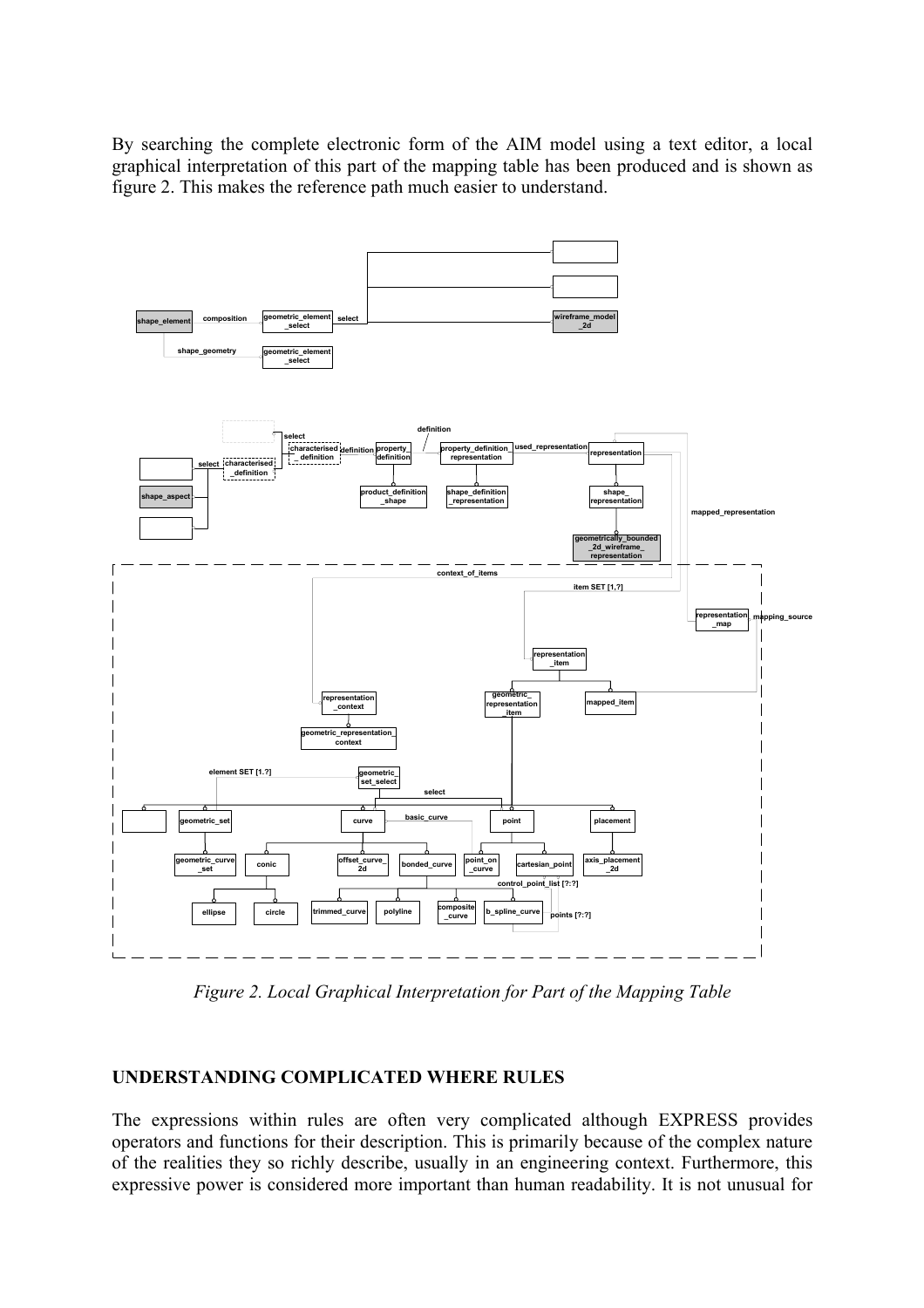rules beginning with the word WHERE to contain complicated expressions of more than ten lines of code. The complexity of such WHERE rules is one of the greatest difficulties in the understanding of STEP standards.

In figure 2 the items bounded by the dotted line do not appear in the reference path in the mapping table, yet the area is highly significant. They are referred to in the additional constraints (expressed as WHERE rules) for the entity *geometrically\_bounded\_2d\_wireframe\_representation,* which is the mapping destination from *shape* aspect. The following is the definition of the entity itself:

```
ENTITY geometrically_bounded_2d_wireframe_representation 
SUBTYPE OF (shape representation);
  WHERE 
  wr1 : SELF.context_of_items\geometric_representation_context. 
        coordinate space dimension = 2;
   wr2 : SIZEOF(QUERY(item <* SELF.items | NOT (SIZEOF(TYPEOF(item) * [ 
         'AUTOMOTIVE_DESIGN.GEOMETRIC_CURVE_SET', 
         'AUTOMOTIVE_DESIGN.AXIS2_PLACEMENT_2D','AUTOMOTIVE_DESIGN.MAPPED_ITEM' 
        | ) = 1))) = 0;
  wr3 : SIZEOF(QUERY(item <* SELF.items | SIZEOF(TYPEOF(item) * [
         'AUTOMOTIVE_DESIGN.GEOMETRIC_CURVE_SET', 
        'AUTOMOTIVE DESIGN.MAPPED ITEM']) = 1)) >= 1;
  wr4 : SIZEOF(QUERY(mi <* QUERY(item <* SELF.items | (
         'AUTOMOTIVE_DESIGN.MAPPED_ITEM' IN TYPEOF(item))) | NOT ( 
        'AUTOMOTIVE<sup>L</sup>DESIGN.' +
         'GEOMETRICALLY_BOUNDED_2D_WIREFRAME_REPRESENTATION' IN TYPEOF(mi\ 
       mapped item.mapping source.mapped representation)))) = 0;
  wr5 : SIZEOF(OUERY(gcs <* OUERY(item <* SELF.items | (
         'AUTOMOTIVE_DESIGN.GEOMETRIC_CURVE_SET' IN TYPEOF(item))) | NOT ( 
         SIZEOF(QUERY(elem <* gcs\geometric_set.elements | NOT (SIZEOF(TYPEOF( 
         elem) * ['AUTOMOTIVE_DESIGN.B_SPLINE_CURVE','AUTOMOTIVE_DESIGN.CIRCLE' 
,'AUTOMOTIVE_DESIGN.COMPOSITE_CURVE','AUTOMOTIVE_DESIGN.ELLIPSE', 
'AUTOMOTIVE_DESIGN.OFFSET_CURVE_2D','AUTOMOTIVE_DESIGN.POINT', 
        'AUTOMOTIVE_DESIGN.POLYLINE','AUTOMOTIVE DESIGN.TRIMMED CURVE']) = 1))
        ) = 0))) = \overline{0};
   wr6 : SIZEOF(QUERY(gcs <* QUERY(item <* SELF.items | ( 
         'AUTOMOTIVE_DESIGN.GEOMETRIC_CURVE_SET' IN TYPEOF(item))) | NOT ( 
         SIZEOF(QUERY(crv <* QUERY(elem <* gcs\geometric_set.elements | ( 
        'AUTOMOTIVE_DESIGN.CURVE' IN TYPEOF(elem))) | NOT (
        valid_basis_curve_in_2d_wireframe(crv,
        'AIC GEOMETRICALLY BOUNDED 2D WIRERAME')))) = 0))) = 0;
   wr7 : SIZEOF(QUERY(gcs <* QUERY(item <* SELF.items | ( 
         'AUTOMOTIVE_DESIGN.GEOMETRIC_CURVE_SET' IN TYPEOF(item))) | NOT ( 
        SIZEOF(QUERY(pnt <* QUERY(elem <* gcs\geometric set.elements | (
        'AUTOMOTIVE DESIGN.POINT' IN TYPEOF(elem))) | NOT (SIZEOF(TYPEOF(pnt)
         * ['AUTOMOTIVE_DESIGN.CARTESIAN_POINT', 
        'AUTOMOTIVE DESIGN.POINT ON CURVE']) = 1))) = 0))) = 0;
   wr8 : SIZEOF(QUERY(gcs <* QUERY(item <* SELF.items | ( 
         'AUTOMOTIVE_DESIGN.GEOMETRIC_CURVE_SET' IN TYPEOF(item))) | NOT ( 
         SIZEOF(QUERY(pl <* QUERY(elem <* gcs\geometric_set.elements | ( 
        'AUTOMOTIVE DESIGN.POLYLINE' IN TYPEOF(elem))) | NOT (SIZEOF(pl\
        polyline.points > 2))) = 0)) = 0;
END_ENTITY;
```
Entity *geometrically\_bounded\_2d\_wireframe\_representation* is a subtype of entity *shape\_representation*, which is itself a subtype of entity *representation*. In EXPRESS, a subtype inherits all the attributes and constraints of its supertype(s). So the three attributes *name, item*, and *context\_of\_items* of the entity *representation* are inherited and the WHERE rules are in fact constraints on these inherited attributes.

With the help of the local graphical representation, the above complicated WHERE rules can be interpreted as follows:

wr1: 'context of items' is an inherited attribute from the entity 'representation', which is a supertype of the entity 'shape representation', which is a supertype of the entity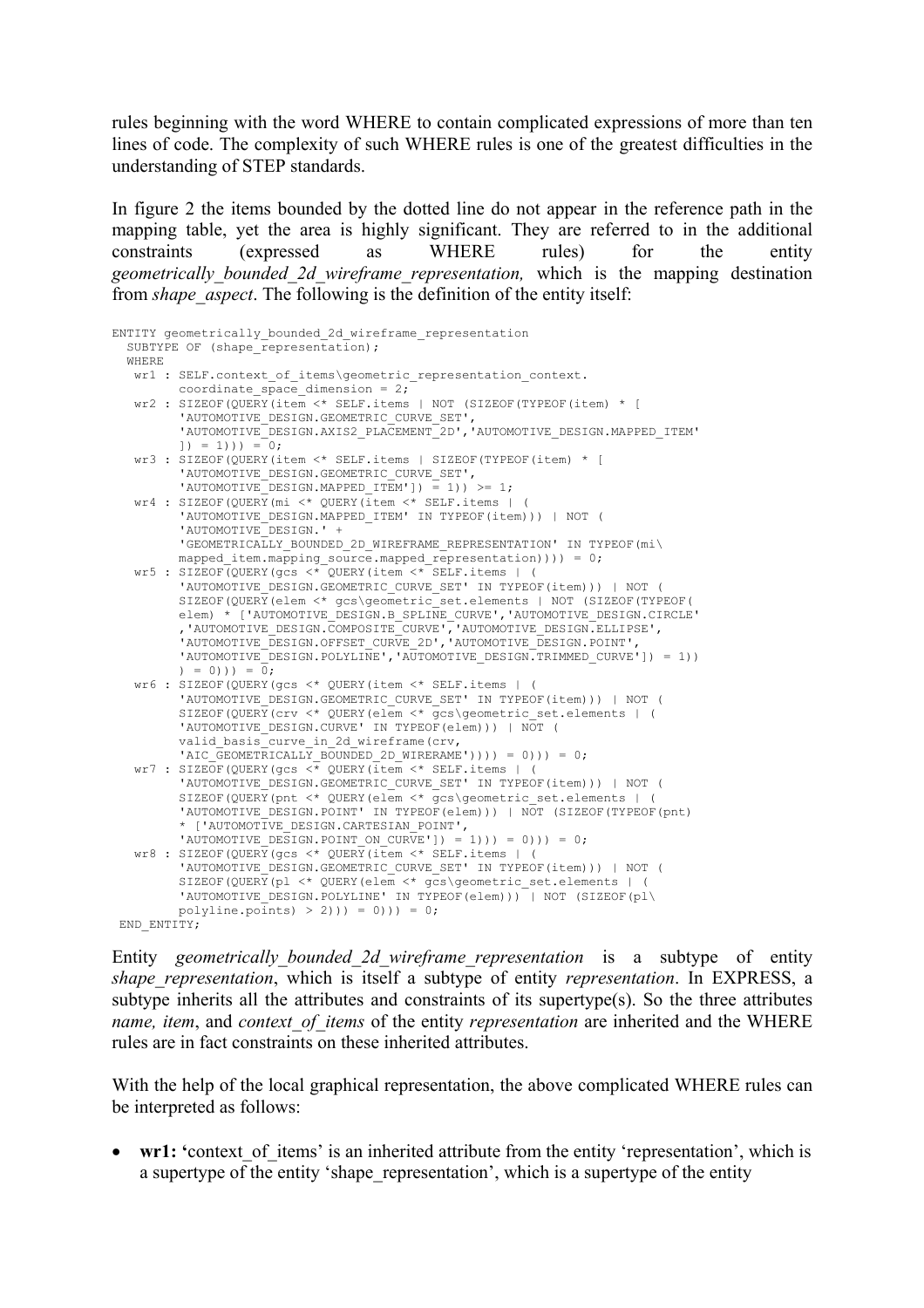'geometrically\_bounded\_2d\_wireframe\_representation'. The attribute points to the entity 'representation\_context'. Entity 'geometric\_representation\_context' is a subtype of 'representation\_context' and has an attribute 'coordinate\_space\_dimension'. wr1 requires the value of the attribute to be 2.

- wr2: any 'item' is exactly one of 'geometric curve set', 'axis2 placement 2d', or 'mapped item'. (The attribute 'items' is a set of values for which 'item' is a generic example.)
- wr3: at least one of the 'items' is either a 'geometric curve set' or a 'mapped item'. (It also implies the 'item' is not both, but this could be deduced from wr2 anyway.)
- **wr4:** if 'item' is a 'mapped item', then the 'mapped\_item.mapping\_source.mapped\_representation' must be of type 'geometrically\_bounded\_2d\_wireframe\_representation' or a subtype.
- wr5: if 'item' is a 'geometric curve set', then each of the elements in the set must be one of the following: 'b\_spline\_curve', 'circle', …, 'trimmed\_curve'. wr5 allows seven different curves and a point.
- wr6: if 'item' is 'geometric curve set', then for each of its 'elements' that is a 'curve', the function 'valid basis curve in 2d wireframe' must evaluate to TRUE.
- **wr7:** if 'item' is 'geometric curve set', then each of its 'elements' that is a 'point' must be either a 'point on curve' or a 'cartesian point'.
- wr8: if 'item' is 'geometric curve set', then any of its 'elements' that is a 'polyline' is a polyline with more than two points.

A mechanism to improve the readability of rules in this way would significantly enhance the intelligibility of EXPRESS.

#### **VISUALISATION OF LOCAL MAPPING TABLES AND COMPLICATED WHERE RULES**

Software prototypes for the generation of local graphics for AP mapping tables and WHERE rules have been developed at Coventry University. The development tools were the freeware visualisation tool *daVinci* provided by the University of Bremen, Germany [UB 1999], and the NIST EXPRESS parser Fedex [NIST 1999].

The graph is a fundamental structure in computer science and it is well suited for representing sets of objects and the relationships between them. However the techniques to visualise such graphs are not common in today's computer applications. High-quality graph layout is difficult to implement and there are very few reusable tools for graph visualisation. *daVinci* was developed in 1992 with the primary objective of providing a universal layout tool for directed graphs with a generic graph user interface which can be used on top of any application program. Graph data is sent by the client application to *daVinci*, which handles the layout algorithms and computer graphics necessary for visualisation.

A graph is a structure representing objects as nodes and the relationships between them as edges. The application objects in a mapping table and the components of an EXPRESS schema and their relationships are ideally suited for this form of representation. *daVinci* is an interactive tool for visualising directed graphs (i.e. those in which all edges have a direction for each edge there is a parent and a child node). *daVinci*'s graph layout reflects these hierarchical relationships by arranging the nodes at horizontal levels so that all parent nodes are above their child nodes and all edges point downwards in a top-down layout, or to the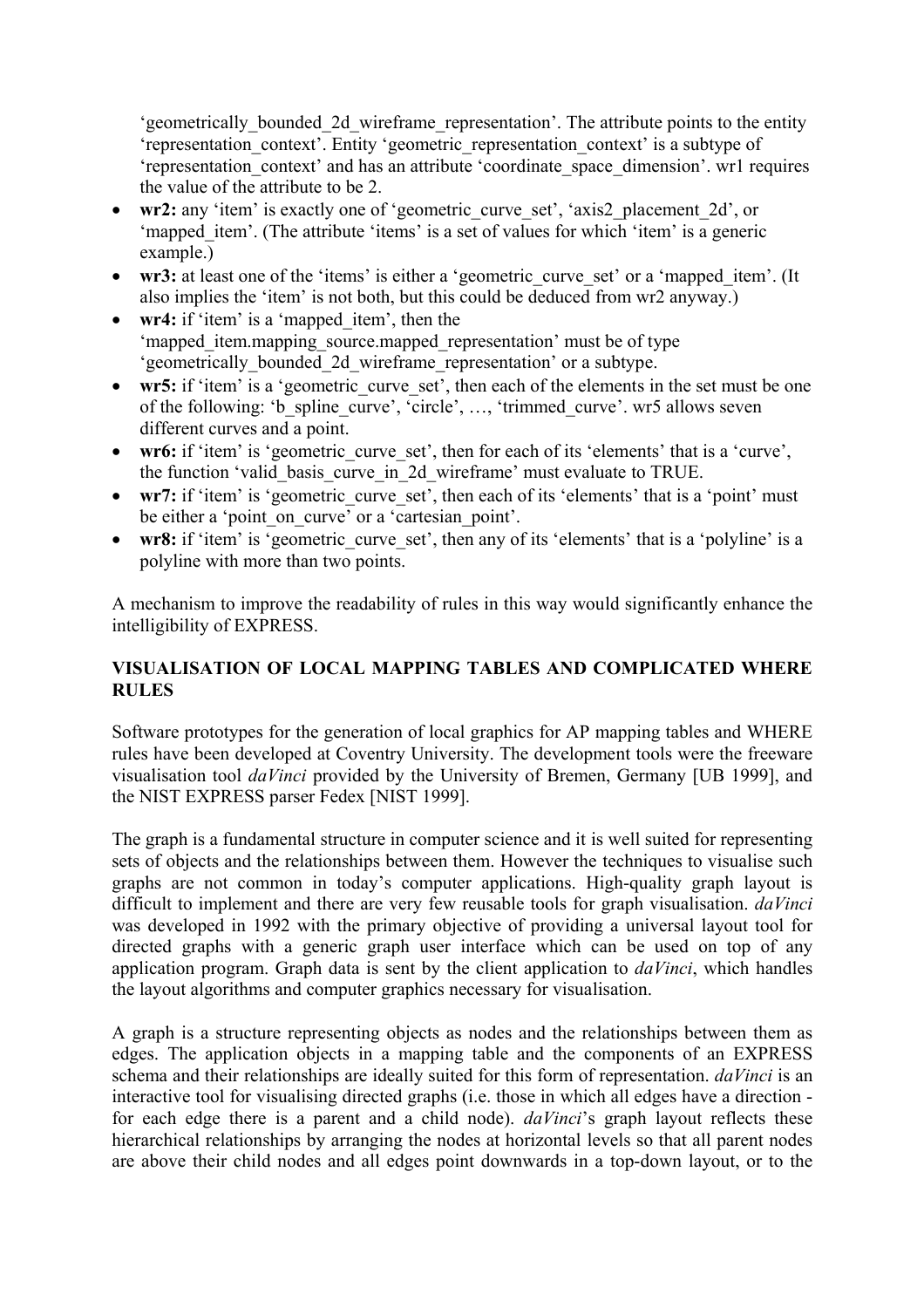right in a left-right layout. The direction from a parent to its child(ren) is represented by arrow(s). This is called hierarchical visualisation of a directed graph.

*daVinci* requires input in a textual format called term representation, so a graph can be created with any text editor. A graph editor tool is also provided. The research upon which this paper reports has included the development of software to parse an AP EXPRESS model and generate term representation. It is also necessary to input text files from the AP mapping table, or the entity with complex WHERE rules. The term representation is then input to *daVinci*, which produces the required graph.

The NIST EXPRESS Toolkit is a set of software tools for manipulating EXPRESS information models and Part 21 product models. It was developed within PDES (Product Data Exchange using STEP) activity and it is a research-oriented toolkit, available free via the Internet. One of the components of the toolkit is Fedex – an EXPRESS parser.

Fedex is a three-pass translator which performs syntactic and semantic analysis of EXPRESS schemata. It was implemented in ANSI Standard C using Yacc and Lex, developed on Sparc workstations. The first two passes are the standard parsing and symbol-table resolution passes of a traditional compiler. These produce a working form which consists of data structures reflecting the structure and contents of the EXPRESS source. In fact, the NIST Toolkit acts as a database for the schema information which was read from the input EXPRESS file and stored as an in-memory working form. The first two passes form the process of generating this database. Function calls can then be designed to retrieve and manipulate the data information in the working form as required [Clark 1990].

The third pass of the parser is a flexible output generation pass which can be tailored to various applications. It is flexible because Fedex leaves this pass to the developers. As the first two passes have already generated a well-structured in-memory database, the third pass is intended for users to traverse the data structure of the working form and produce output in a specified format, in this case, *daVinci* term representation.

Therefore, a third pass for Fedex was built into the two prototypes, making use of the working form that was generated by the first two. It traverses the data structure, identifies the required data (corresponding to a part of the mapping table or the objects related to an entity with complicated WHERE rules) and outputs it in the *daVinci* term representation format. The structure of the part of the mapping table, or the entity relationship can then be visualised using the *daVinci* system. Figure 3 is an IDEF0 diagram illustrating the specification of the software.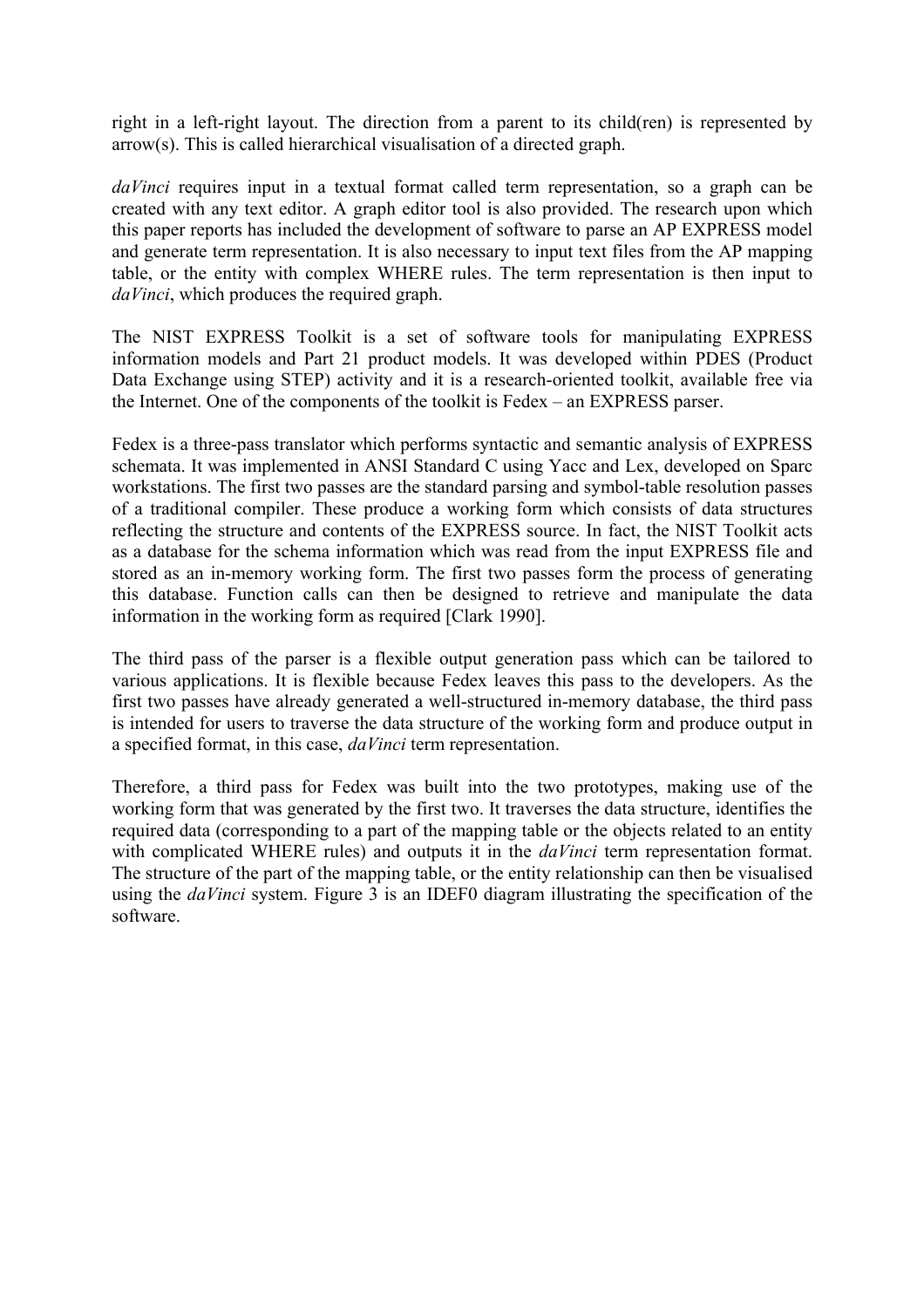

*Figure 3. Prototype Software Specification* 

#### **GRAPH LAYOUT**

A *daVinci* graph is not the same as an EXPRESS-G diagram. It reflects hierarchical relationships by arranging nodes at horizontal levels so that all parent nodes are above their child nodes and all edges point downwards in a top-down layout. (Similarly, in a left-right layout all parent nodes are on the left and edges point rightwards.) This is not ideal for representing entities in an EXPRESS model. For example, when searching an AIM model both supertype and subtype may be found for an entity. EXPRESS-G shows an entity's supertype on a higher level, and a subtype on a lower level. *daVinci* shows both supertype and subtype as children of the entity. Thus the supertype/subtype hierarchy is not well presented in *daVinci*. In addition, if entity A is one of the attributes of entity B, the two entities will be presented by *daVinci* as parent and child whereas in EXPRESS-G they will be on the same level. These relationships are indicated in *daVinci* graph by putting an explanation on the edge which connects the two entities.

#### **VISUALISATION OF STEP DATA USING VRML**

The WWW (World Wide Web) today provides on-line textual and graphical information to anyone who can access the Internet and has the appropriate viewing software. This means that if companies using different CAD/CAE applications can send their 3D models across the Internet in a common format, anyone else with an appropriate viewer can look at the model without needing the original application. In this way, companies can provide their customers with their product design far more quickly. Similarly, amongst sub-contractors, engineering departments etc. within a company views of parts and assemblies can be made available in a timely manner through an intra-net application. Until fairly recently the graphical capability of the WWW has been limited to simple bitmap pictures and hyper-linked text, which are unsuitable for the representation of 3D product design. However the above scenario can now be realised using VRML (Virtual Reality Markup Language), which has been developed to provide the WWW with 3D modelling capability. VRML may be the above-mentioned common format for 3D CAD/CAE models created using different proprietary software. The idea of translating STEP Part 21 data into VRML in order to visualise the STEP data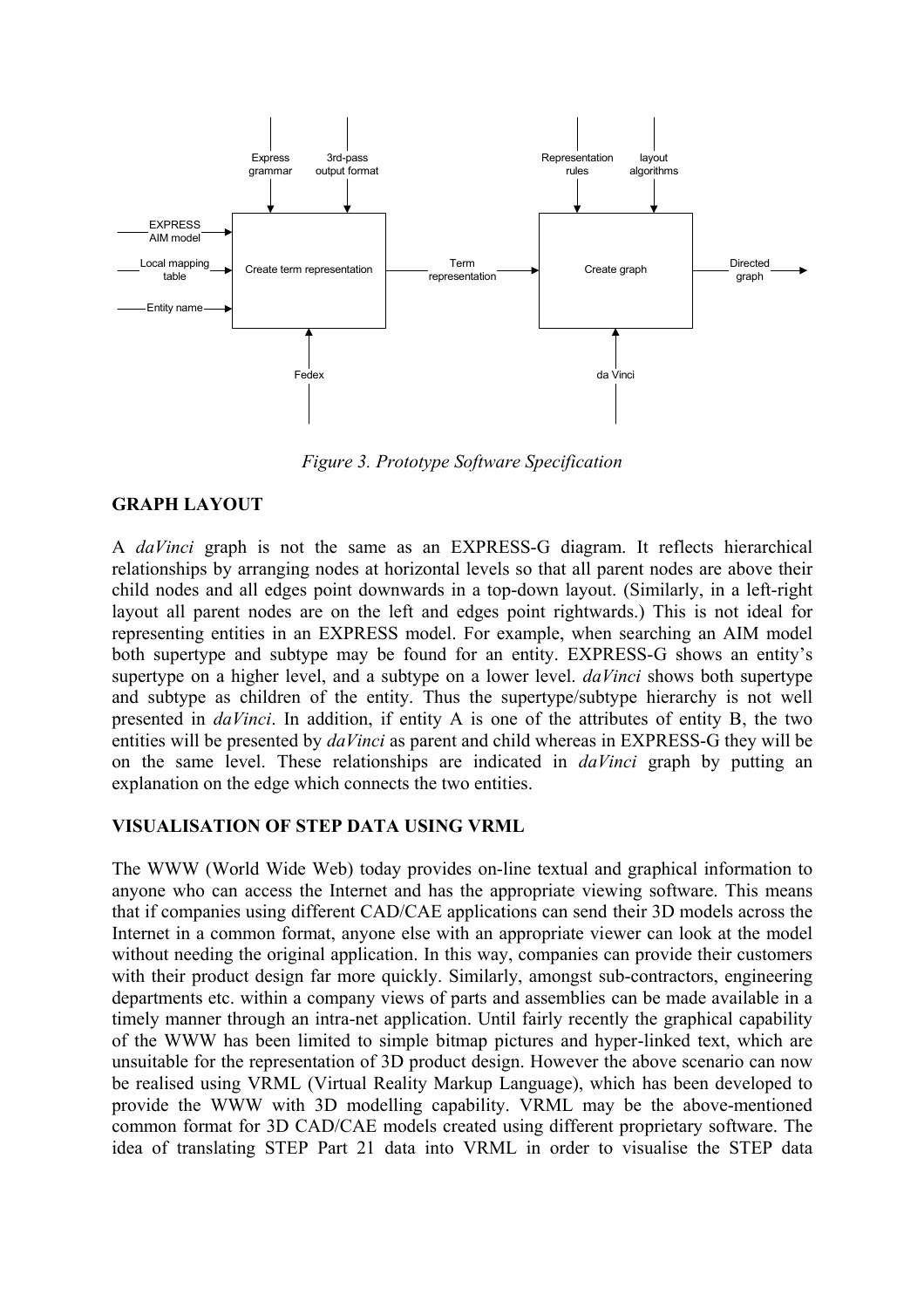instances has been examined at Coventry University and an EXPRESS meta-model of VRML V1.0 was developed by South Bank University in 1996 [Bailey 1996].

### **STEP and IAI/IFC**

The only building and construction AP which hasve so far been ratified and standardised and ratified up to now is AP225. The launch of the International Alliance for Interoperability (IAI) in 1995 has slowed somehow reduced the STEP Building and Construction Application Protocol activities [IAI 2000]. The IAI was started by 12 companies involved in the AEC/FM industry with the initiative to provide models for use with their then emerging object-oriented CAD software. One of the reasons that IAI has prospered within the AEC/FM industry  $\frac{1}{15}$ perhaps due to the fact may be that it focuses on cross-disciplinary co-ordination. The useage of more than one AP at a time was not intended originally when the concept of APs was adopted in STEP [Metzger 1996]. However, for product data, areas to be modelled cannot always be covered by a single AP. Hence the AP interoperability remains a problem.

The puropose of the IAI is to specify how the "things" that could occur in a constructed facility should be represented electronically. These specifications, which represent a data structure supporting an electronic project model useful in for sharing data across applications, are called Industry Foundation Classes (IFC) [IAI 2000]. The IFC Object Model is the key deliverable of IAI and its specification view uses the international data definition language EXPRESS. Although the two prototypes presented in this paper were developed particularly for the STEP APs, they could also be applied to work with any EXPRESS models in order to improve their understandability of the model. Therefore it is hoped that they could be useful tools for visualisingation of the data structure of the IFC Object Models.

#### **CONCLUSIONS**

The extent to which industrial users and software developers will be able to adopt and exploit the potential of STEP to increase productivity and effectiveness is not yet clear. This uncertainty is partly due to the complexity of the standard. An attempt has been made to improve the intelligibility of AP models by providing localised visualisation for complicated AP mapping tables and entity constraints. A tool which may prove extremely valuable for this purpose is VRML, and an initial attempt at visualising STEP instances using VRML was made in the project. These software prototypes to generate local *daVinci* graphs, and VRML visualisation tools for AP models could be part of a useful toolkit to improve the understanding of AP models. Figure 4 outlines the structure of a possible distributed implementation of this toolkit, built upon the CORBA (Common Object Request Broker Architecture) infrastructure. A further development would be an interface definition as a wrapper for the functional components.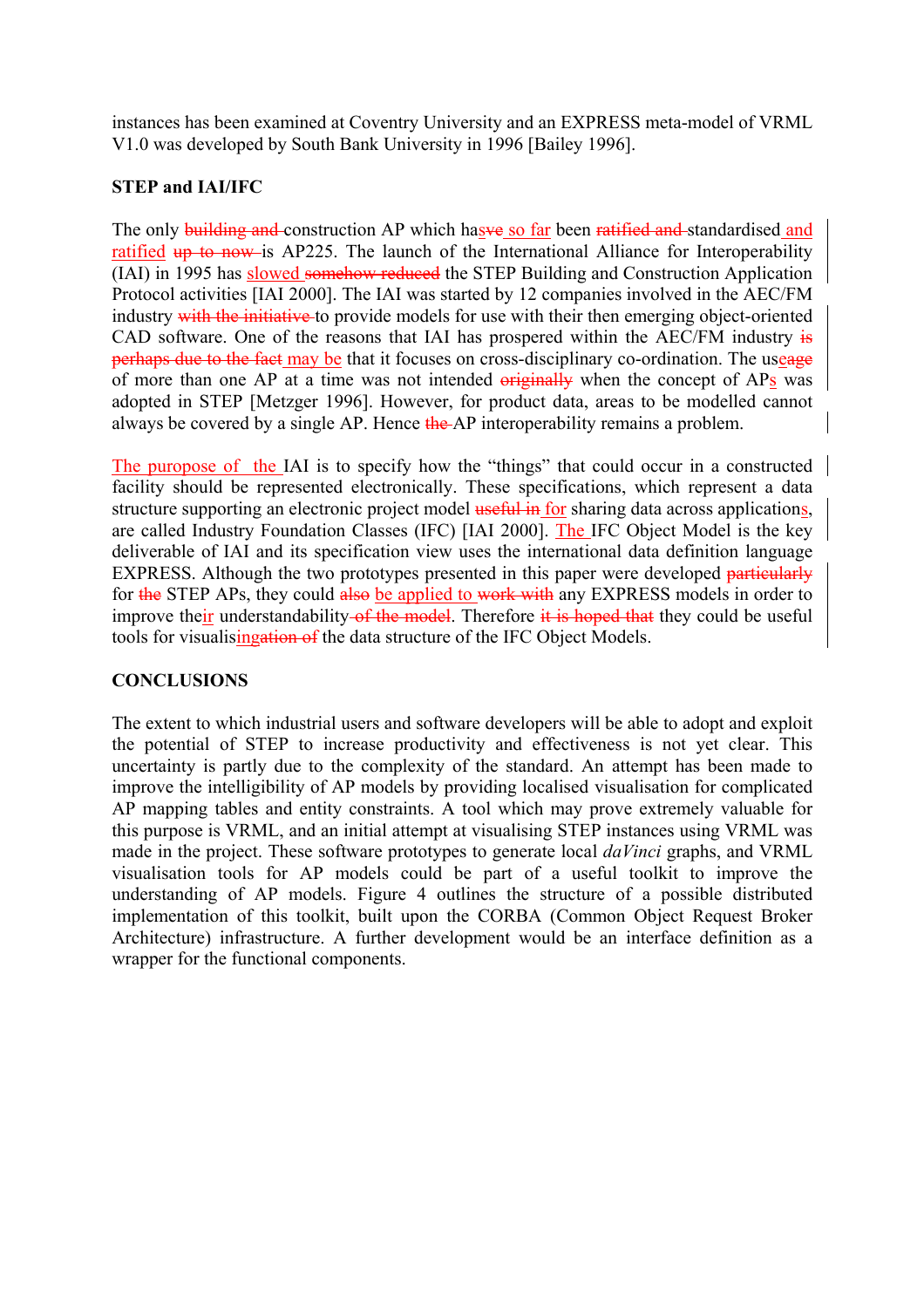

*Figure 4. Model to Aid the Intelligibility of AP Data Structures* 

### **REFERENCES**

Association Francaise de Normalisation (1985), *Automatisation industrielle. Representation externe des donnees de definition de produits. Specification du standard d'echange et de transferts (SET),* Version 85-08, Z68-300, (AFNOR) 85181, Paris.

Bailey I, David C, Marath R (1996), "An EXPRESS Model of VRML"*, EUG 96 Conference notes*, Toronto, Canada.

Chen P (1976), *The Entity Relationship Model – Towards a Unified View of Data*, ACM Transactions on Database Systems, Vol. 1, No. 1.

Clark S (1990), *An Introduction to the NIST PDES Toolkit,* Technical Report NISTIR4336, NIST, Gaithersburg, Maryland.

Deutsches Institute für Normung (1986), *VDA Flaechenschnittstelle (VDAFS),* Version 1.0, DIN 66301, DIN, Beuth Verlag, Berlin.

Froese T (1996), "STEP Standards and the Construction Industry"*, CSCE 1996 Conference (Volume I)*, CSCE, Montreal, Canada.

IAI (2000), http://iaiweb.lbl.gov/, *Welcome to the International IAI Web Site.* 

ISO (1994), *Industrial Automation Systems and Integration – Product Data Representation and Exchange* 

- *Part 1: Overview and Fundamental Principles,*
- *Part 11: Description Methods: The EXPRESS Language Reference Manual,*
- *Part 21: Clear Text Encoding of the Exchange Structure*